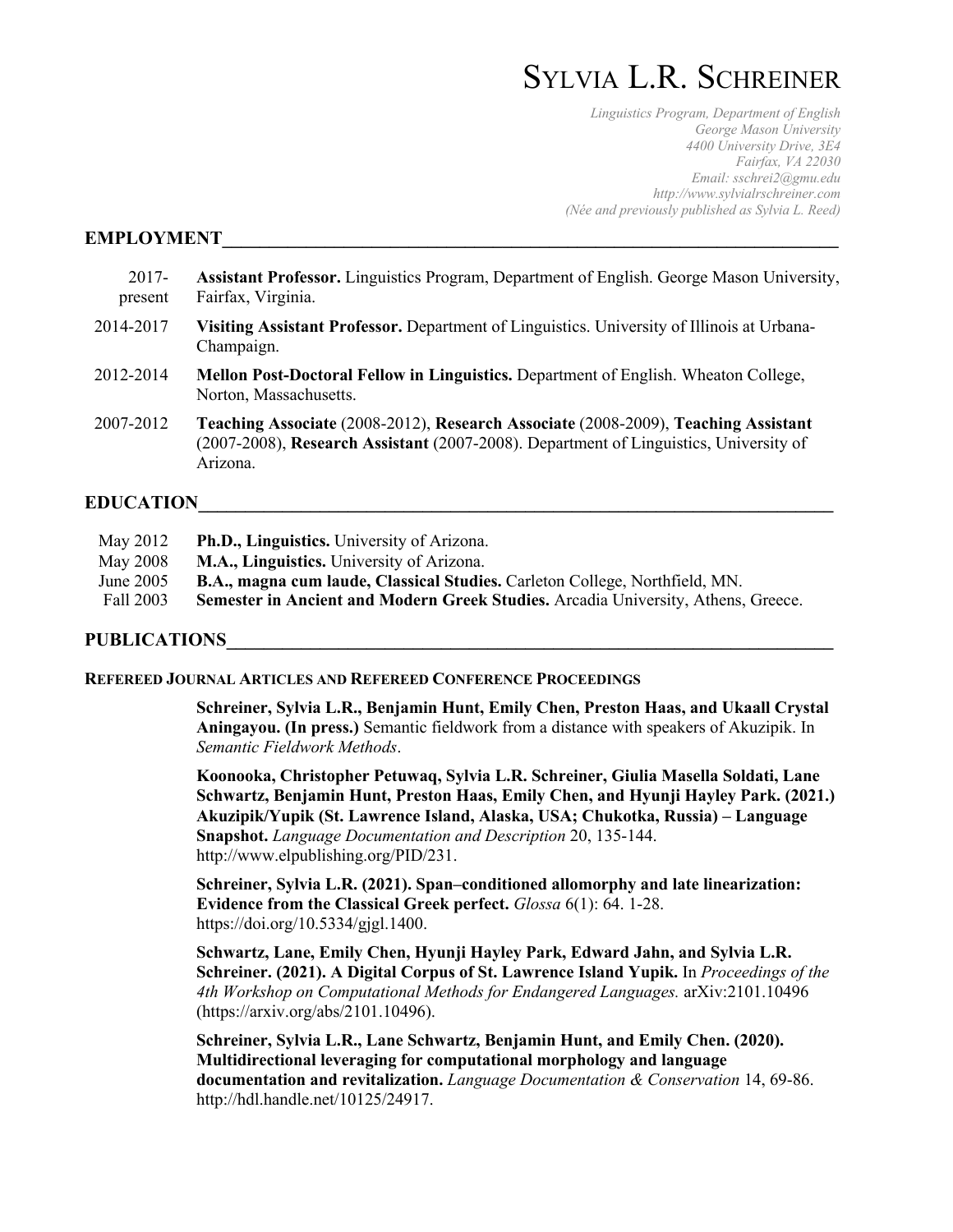**Schwartz, Lane, Sylvia L.R. Schreiner, and Emily Chen. (2019). Community-focused language documentation in support of language education and revitalization for St. Lawrence Island Yupik.** *Études Inuit Studies* 43(1/2), 291-311. https://doi.org/10.7202/1071949ar.

**Hunt, Benjamin, Emily Chen, Sylvia L.R. Schreiner, and Lane Schwartz. (2019). Community lexical access for an endangered polysynthetic language: An electronic dictionary for St. Lawrence Island Yupik.** In *Proceedings of the 2019 Conference of the North American Chapter of the Association for Computational Linguistics (Demonstrations)*, 122-126. https://doi.org/10.18653/v1/N19-4021.

**Schwartz, Lane, Emily Chen, Benjamin Hunt, and Sylvia L.R. Schreiner. (2019). Bootstrapping a Neural Morphological Analyzer for St. Lawrence Island Yupik from a Finite-State Transducer.** In *Proceedings of the 3rd Workshop on Computational Methods for Endangered Languages: Vol. 1, Article 12*, 85-96. https://scholar.colorado.edu/scilcmel/vol1/iss1/12

**Schreiner, Sylvia L.R., and Megan Schildmier Stone. (2016). A future modal in Cherokee: a special case of distributed exponence.** *Morphology* 26:1, 33-63*.* https://doi.org/10.1007/s11525-015-9270-3; http://link.springer.com/article/10.1007/s11525- 015-9270-3#.

**Schreiner, Sylvia L.R., and Andrew Carnie. (2016). The syntax and semantics of**  Scottish Gaelic *a' dol a<sup>L</sup>*. *Journal of Celtic Linguistics* 17, 1-30.

**Schreiner, Sylvia L.R. (2015). The creation and interpretation of nominal predicates:**  *Bi***+***ann* **in Scottish Gaelic.** *Lingua* 154, 110-139*.* doi.org/10.1016/j.lingua.2014.11.005.

#### **BOOK CHAPTERS**

**Carnie, Andrew, and Sylvia L.R. Schreiner. (2020). Restricted and reversed aspectual contrasts.** In Daniel Currie Hall and Bronwyn Bjorkman, eds., *Contrast and Representation in Syntax*. Oxford, OUP.

**Schreiner, Sylvia L.R. (2014a). The syntax-semantics/pragmatics interface.** In Andrew Carnie, Yosuke Sato, and Daniel Siddiqi, eds., *Routledge Handbook of Syntax*, 307-321. London: Routledge.

**Reed, Sylvia L. (2011a). The semantics of Scottish Gaelic tense and aspect.** In Andrew Carnie, ed. *Formal Approaches to Celtic Linguistics*, 255-282. Newcastle: Cambridge Scholars Publishing.

## **CONFERENCE PROCEEDINGS (ABSTRACTS REVIEWED)**

**Hunt, Benjamin, and Sylvia L.R. Schreiner. (To appear.) The Distribution of Nominal Quantifiers in a Digitized Corpus of St. Lawrence Island Yupik.** In Gabriela De la Cruz-Sánchez, ed., *Proceedings of the 39th West Coast Conference on Formal Linguistics*. Somerville, MA: Cascadilla Press.

**Hunt, Benjamin, and Sylvia L.R. Schreiner. (To appear). Patterns in Heteromorphemic Consonant Behavior in St. Lawrence Island Yupik.** In *Proceedings of WSCLA 24.* Vancouver: UBCWPIL.

**Key, Greg, and Sylvia L.R. Schreiner. (To appear). The prospective marker in Turkish:**  A unified treatment. In *Proceedings from the 10<sup>th</sup> Workshop on Altaic Formal Linguistics.* Cambridge: MITWPL.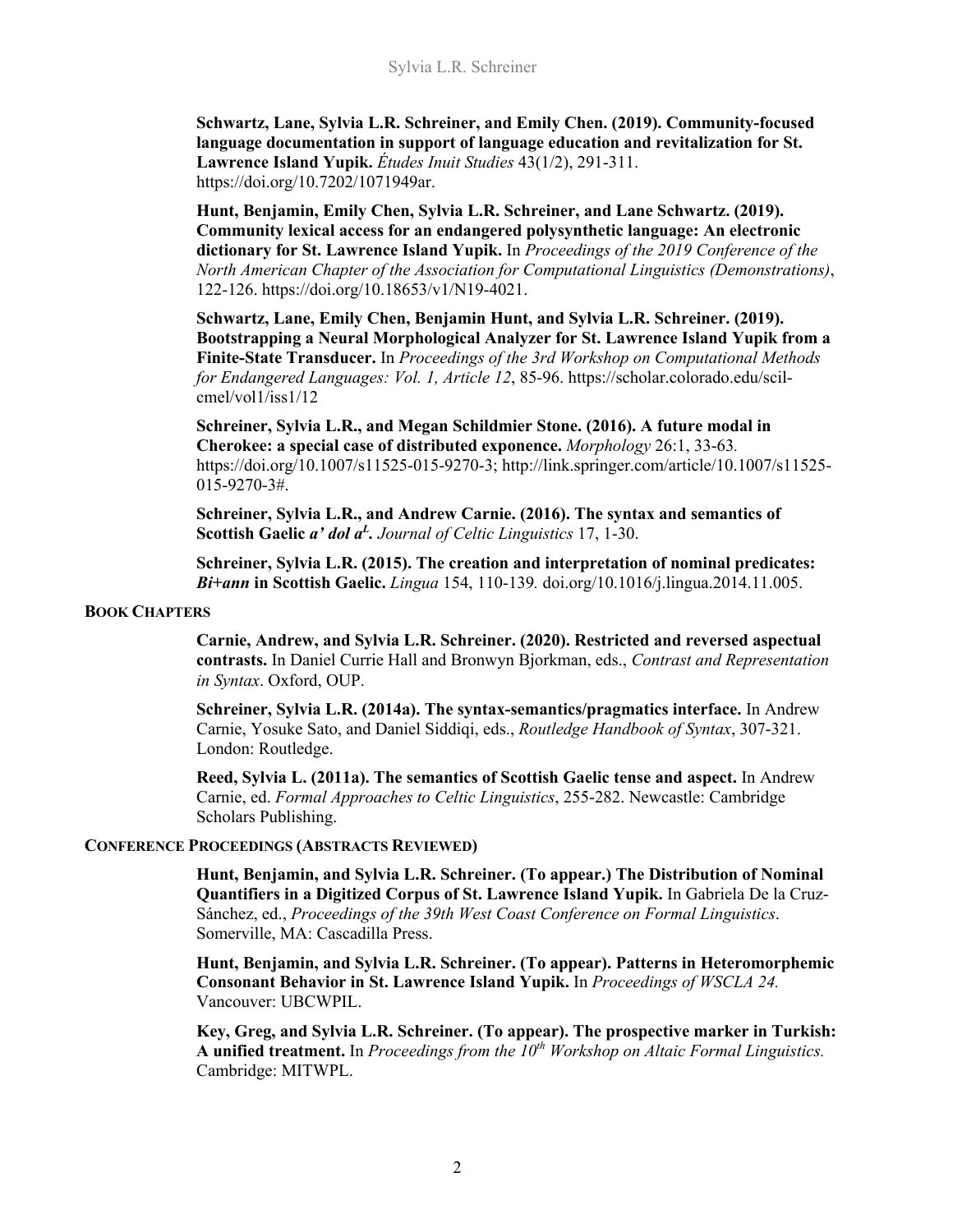**Schreiner, Sylvia L.R. Nominal predication and the semantics of roots. (2019).** In Maggie Baird and Jonathan Pesetsky, eds., *Proceedings of the Forty-Ninth Annual Meeting of the North East Linguistic Society, Volume Three*. Amherst, MA: GLSA Publications.

**Schreiner, Sylvia L.R. (2014b). Perfect doesn't mean past: The classification of prospectives.** In C. Abrego-Collier, A. Kang, M. Martinović, and C. Nguyen, eds., *Proceedings of CLS 47(1)*, 337-346. Chicago: Chicago Linguistics Society.

**Reed, Sylvia. (2014). A Distributed Morphology analysis of tense and aspect in Greek.** In Annamaria Bartolotta, ed. *The Greek Verb. Morphology, Syntax, and Semantics. Proceedings of the 8th International Meeting on Greek Linguistics, Agrigento, October 1-3, 2009*, 277- 290. Walpole, MA: Peeters, Louvain-la-Neuve.

**Reed, Sylvia L. (2013). On the meaning(s) of** *after* **in varieties of Scottish English.** In Dan Brenner, ed., *Coyote Papers 21: Proceedings of the Arizona Linguistics Circle 6.* Tucson, AZ.

**Reed, Sylvia L. (2012d). Evaluating prospectivity in a Neo-Reichenbachian aspectual system.** In Dan Brenner, ed., *Coyote Papers 19: Proceedings of the Arizona Linguistics Circle 5*. Tucson, AZ.

**Reed, Sylvia L. (2012b). Multiple perfects in Scottish Gaelic.** In Jaehoon Choi et al., eds., *Proceedings of the 29th West Coast Conference on Formal Linguistics*, 389-397. Somerville, MA: Cascadilla Press.

**Reed, Sylvia L. (2008). A position class analysis of the Greek verbal paradigm.** In M. Grosvald and D. Soares, eds., *Proceedings of the thirty-eighth Western Conference On Linguistics*, 277-289. Davis, CA.

## **OTHER**

**Reed, Sylvia L. (2012c). Review of** *Semantics: An International Handbook of Natural Language Meaning, Volume 1***, ed. by C. Maienborn, K. von Heusinger & P. Portner.** In M. Macaulay, ed. *Linguist List 23.2292*.

**Reed, Sylvia L. (2011c). Gaelic.** In *World Book Encyclopedia*. (Edits and revisions.)

**Reed, Sylvia L. (2011b). Review of** *Introducing Semantics* **by Nick Reimer.** In M. Macaulay, ed. *Linguist List 22.341*.

## **DISSERTATION\_\_\_\_\_\_\_\_\_\_\_\_\_\_\_\_\_\_\_\_\_\_\_\_\_\_\_\_\_\_\_\_\_\_\_\_\_\_\_\_\_\_\_\_\_\_\_\_\_\_\_\_\_\_\_\_\_\_\_\_\_\_\_\_\_**

Title *The Semantics of Grammatical Aspect: Evidence from Scottish Gaelic.* Committee Andrew Carnie (co-chair), Heidi Harley (co-chair), Andrew Barss, Bridget Copley.

## **RESEARCH AREAS \_\_\_\_\_\_\_\_\_\_\_\_\_\_\_\_\_\_\_\_\_\_\_\_\_\_\_\_\_\_\_\_\_\_\_\_\_\_\_\_\_\_\_\_\_\_\_\_\_\_\_\_\_\_\_\_\_**

(Morpho)syntax and semantics of grammatical aspect, tense, mood, and modality; nominal functional structure; language description, documentation, and revitalization; syntax and semantics of prepositions; roots and categories; lexical semantics, Aktionsart, and event structure; Distributed Morphology; St. Lawrence Island/Central Siberian Yupik; Scottish Gaelic.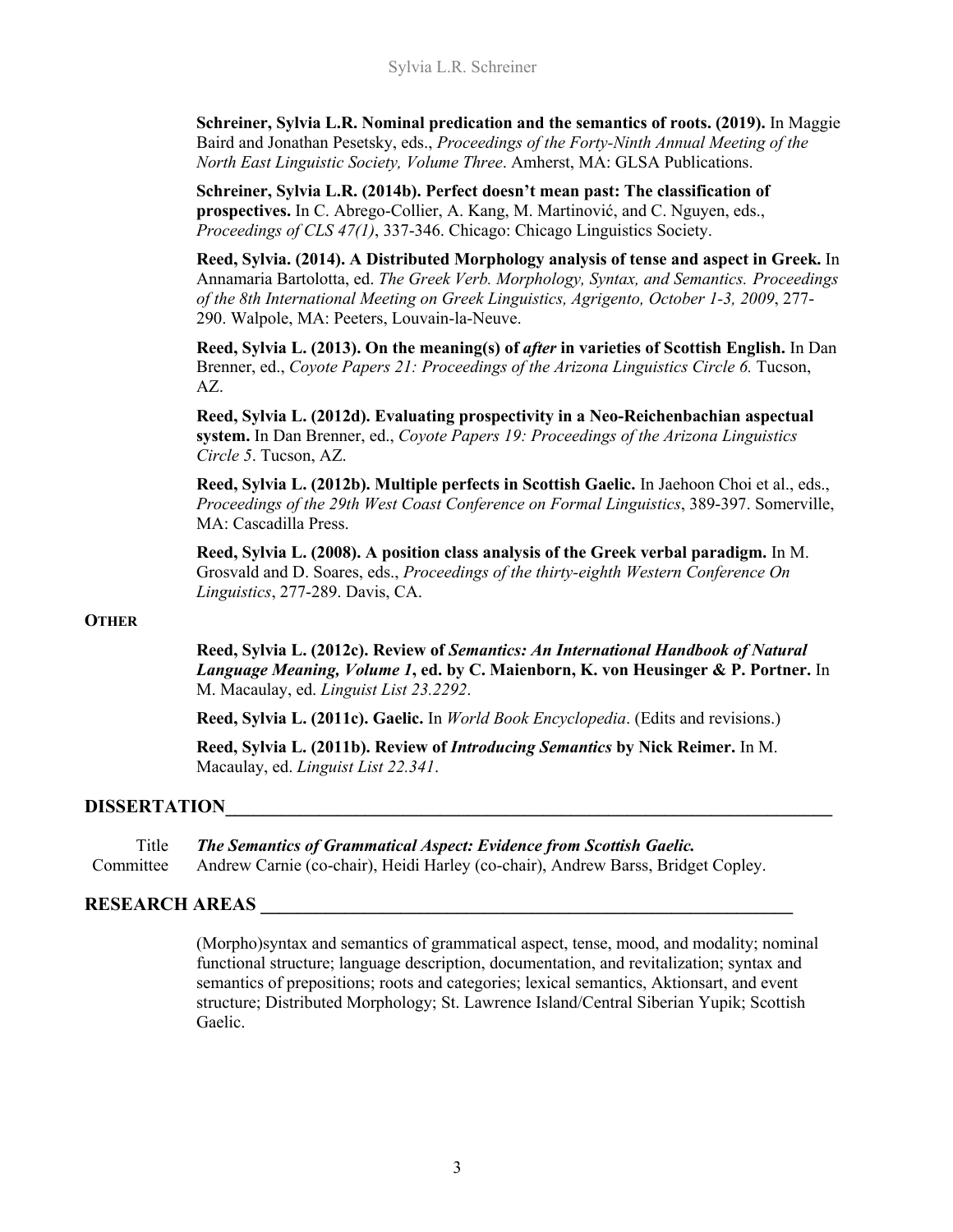## **GRANTS, FELLOWSHIPS, AND AWARDS\_\_\_\_\_\_\_\_\_\_\_\_\_\_\_\_\_\_\_\_\_\_\_\_\_\_\_\_\_\_\_\_\_\_\_\_\_\_\_\_\_\_**

- 2022 **NSF Faculty Early Career Development Award (CAREER) (Principal Investigator) #BCS 2142340: CAREER: Documenting temporal contrasts in an endangered language via community linguistics.** 60 months, \$564,351.
- 2022 **Stearns Center for Teaching and Learning Enhanced Support, Faculty Learning Community.** George Mason University. \$2500 for facilitator stipends and professional development, Teaching Indigenous Methods Faculty Learning Community, 2022-2023.
- 2022 **College of Humanities and Social Sciences Interdisciplinary Programming Support Fund.** George Mason University. \$1000 for speaker expenses associated with LING 686 Field Methods, Fall 2022.
- 2020 **College of Humanities and Social Sciences Faculty Research and Development Award**: **Building and Assessing Resources for Language Documentation and Revitalization.**  George Mason University. 12 months, \$10,000.
- Aug 2018- **NSF Documenting Endangered Languages Grant (Principal Investigator) #BCS 1760977**: **Navigating the New Arctic: Collaborative Research: Integrating Language Documentation and Computational Tools for Yupik, an Alaska Native Language.** Collaborative with Lane Schwartz, University of Illinois at Urbana-Champaign. 42 months, \$124,075 (Schreiner/George Mason University portion).
	- 2018 **The Mathy Junior Faculty Award in the Arts and Humanities.** George Mason University. Project: Analysis and Dissemination of Linguistic Data from St. Lawrence Island Yupik (Semester teaching/service release, Spring 2019).
	- 2018 **International Conference Travel Supplement.** College of Humanities and Social Sciences, George Mason University.
- 2010-2011 **P.E.O. Scholar Award.** P.E.O. Foundation. \$15,000.
- Spring 2009 **Pre-Doctoral Research Grant**, Social and Behavioral Sciences Research Institute, University of Arizona.
	- Fall 2006 **Graduate College Fellowship**, University of Arizona.

## **MAJOR RESEARCH COLLABORATIONS\_\_\_\_\_\_\_\_\_\_\_\_\_\_\_\_\_\_\_\_\_\_\_\_\_\_\_\_\_\_\_\_\_\_\_\_\_\_\_\_\_**

- 2017- **Principal Investigator.** Project to document and build computational tools for St. Lawrence Island/Siberian Yupik. Collaborator Lane Schwartz, University of Illinois Urbana-Champaign.
- 2007-2012 **Research Assistant** (2007-2008); **Research Associate** (2008-2009). **NSF Grant #BCS 0639059: A Description and Database of Scottish Gaelic (Gàidhlig; gla) Morphosyntax.** Andrew Carnie, Principal Investigator, and Ms. Muriel Fisher, Co-Principal Investigator. Department of Linguistics, University of Arizona.
- 2008-2012 **Collaborator. Project on Lexical Access in Semitic.** Psycholinguistics and Computational Linguistics Lab, Adam Ussishkin, director. Department of Linguistics, University of Arizona.
	- 2007 **Collaborator. NSF Project: US-Iceland Linguistics Workshop on Change and Variation in Icelandic Syntax.** With Dr. Cecile McKee. Dr. Anthony Kroch, University of Pennsylvania, Principal Investigator.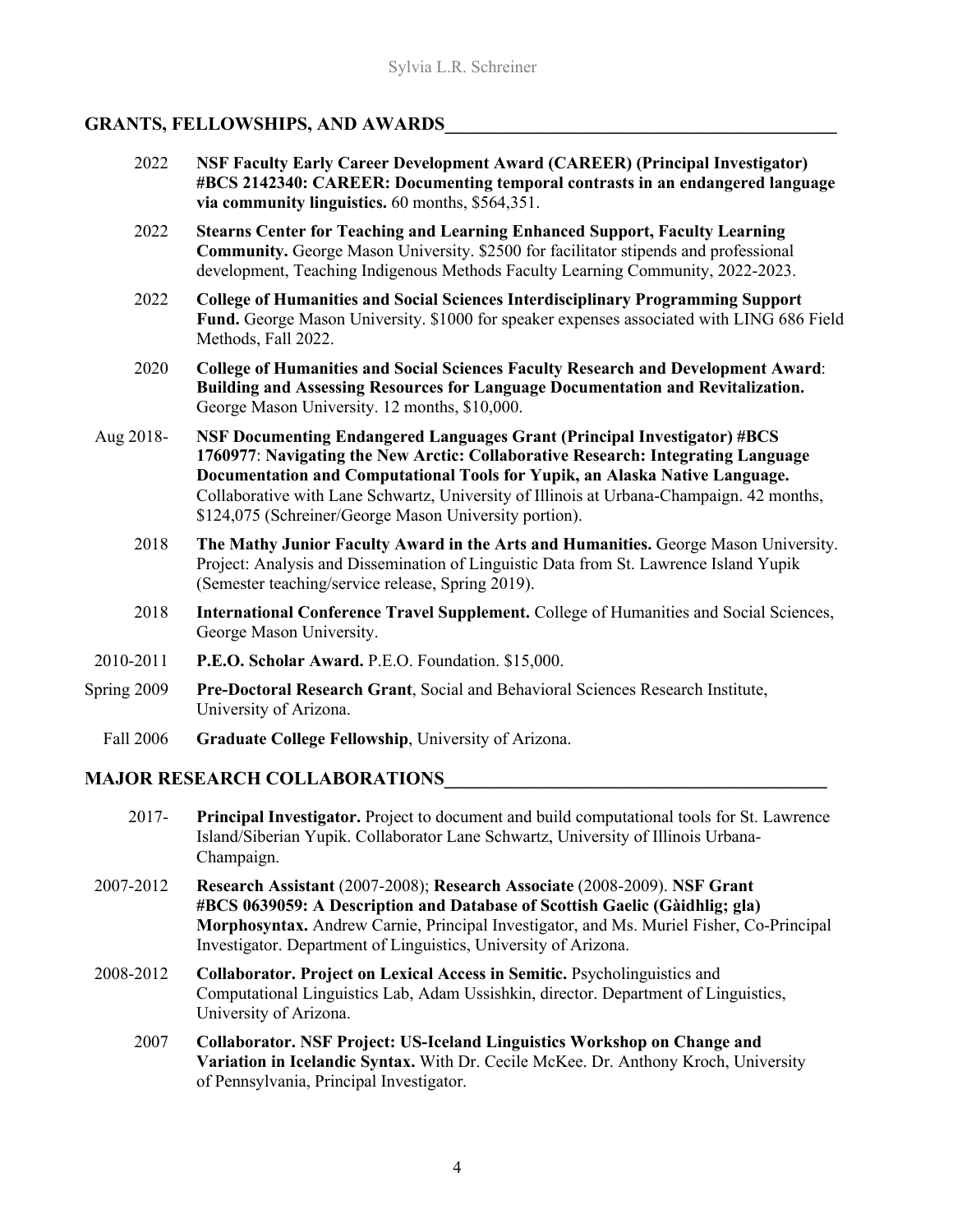## **PRESENTATIONS\_\_\_\_\_\_\_\_\_\_\_\_\_\_\_\_\_\_\_\_\_\_\_\_\_\_\_\_\_\_\_\_\_\_\_\_\_\_\_\_\_\_\_\_\_\_\_\_\_\_\_\_\_\_\_\_\_\_\_\_\_\_\_\_**

## **INVITED TALKS**

| February 4        | A second perfect in Scottish Gaelic. Invited talk, Foundational Approaches to Celtic                                                                                                                                                         |
|-------------------|----------------------------------------------------------------------------------------------------------------------------------------------------------------------------------------------------------------------------------------------|
| 2022              | Linguistics 2, University of Arizona. (Virtual)                                                                                                                                                                                              |
| March 21          | The syntax and morphology of Scottish Gaelic Aspectual Clauses. Invited talk (presented                                                                                                                                                      |
| 2021              | by co-author Andrew Carnie), University of Southern Mindanao—Graduate School.                                                                                                                                                                |
| January 25        | Documenting semantic contrasts in a low-resource language. Invited talk, University of                                                                                                                                                       |
| 2019              | Calgary.                                                                                                                                                                                                                                     |
| April 30          | Documenting temporal relations in St. Lawrence Island Yupik. Invited talk, University of                                                                                                                                                     |
| 2018              | Illinois at Urbana-Champaign.                                                                                                                                                                                                                |
| December 1        | Apparent circumfixation with reduplication: Exploring distributed exponence in                                                                                                                                                               |
| 2017              | Classical Greek. Invited talk, Georgetown University.                                                                                                                                                                                        |
| February 7        | On the timing of morphological operations: Evidence from Circumfixation with                                                                                                                                                                 |
| 2017              | reduplication. Invited talk, George Mason University.                                                                                                                                                                                        |
| April 28          | The morphosyntax of the synthetic perfect in Classical Greek. Invited talk, Southern                                                                                                                                                         |
| 2016              | Illinois University.                                                                                                                                                                                                                         |
| February 5        | Nominal predication and the syntax-semantics interface. Invited talk, Princeton                                                                                                                                                              |
| 2016              | University.                                                                                                                                                                                                                                  |
| March 26          | Nominal predication in Scottish Gaelic: An interface issue. Invited talk, Northeastern                                                                                                                                                       |
| 2015              | Illinois University.                                                                                                                                                                                                                         |
| April 4           | From movement in space to movement in time: Prospectives in Scottish Gaelic and                                                                                                                                                              |
| 2014              | Cherokee. Invited talk, Indiana University, Bloomington.                                                                                                                                                                                     |
| February 25       | Perfecting perfects with evidence from the Scottish Highlands and Islands. Invited talk,                                                                                                                                                     |
| 2014              | San Francisco State University.                                                                                                                                                                                                              |
| Feb. 17 2014      | Why prospectives matter: Evidence and implications. Invited talk, Hampshire College.                                                                                                                                                         |
| January 30        | When syntax isn't enough: The strange case of <i>ann</i> in Scottish Gaelic. Invited talk,                                                                                                                                                   |
| 2014              | Southern Illinois University.                                                                                                                                                                                                                |
| May 2 2012        | Global Englishes: Highland English and aspect. Invited talk, Wheaton College.                                                                                                                                                                |
| Apr 23 2012       | The status of intervals in the meaning of the perfect. Invited talk, Reed College.                                                                                                                                                           |
|                   | <b>CONFERENCE PRESENTATIONS (ABSTRACTS REVIEWED)</b>                                                                                                                                                                                         |
| Jan 21-23<br>2022 | Documenting quantifiers in Akuzipik: Images for eliciting nominal quantification. Hunt,<br>Benjamin, and Sylvia L.R. Schreiner. Paper, Society for the Study of the Indigenous<br>Languages of the Americas 2022. Virtual.                   |
| Jan 21-23<br>2022 | Ultrasound study of coronal continuants in Akuzipik/St. Lawrence Island Yupik.<br>Masella Soldati, Giulia, Harim Kwon, and Sylvia L.R. Schreiner. Paper, Society for the Study<br>of the Indigenous Languages of the Americas 2022. Virtual. |
| Jan 6-9           | A lexically-encoded temporal distinction in Scottish Gaelic perfect aspect. Paper, LSA                                                                                                                                                       |
| 2022              | annual meeting 2022. Virtual.                                                                                                                                                                                                                |
| Mar 8-11          | Support for span-conditioned allomorphy and late linearization. Paper, West Coast                                                                                                                                                            |
| 2021              | Conference on Formal Linguistics 39. Virtual.                                                                                                                                                                                                |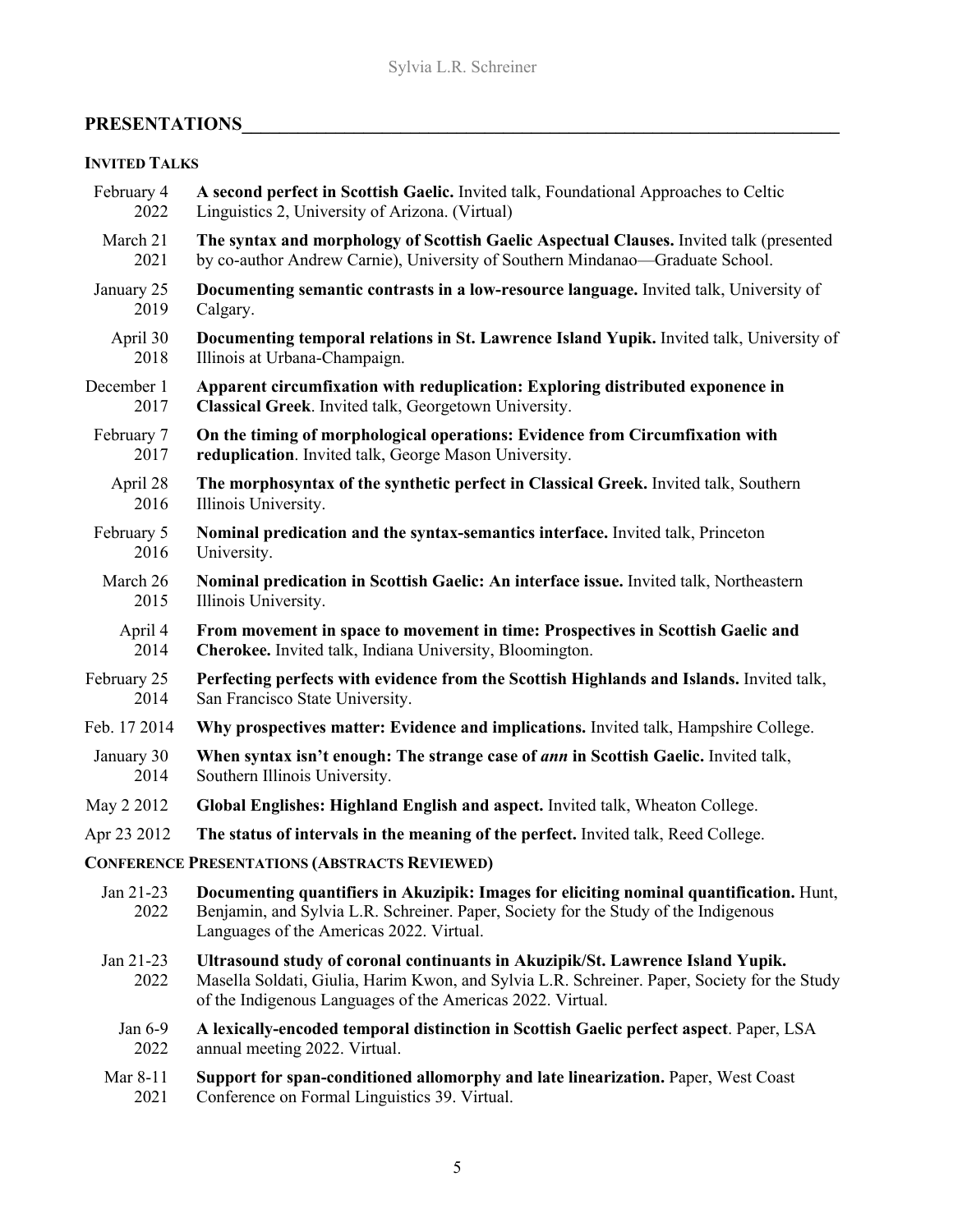- Mar 8-11 **The distribution of nominal quantifiers in a digitized corpus of St. Lawrence Island**  2021 **Yupik.** Benjamin Hunt and Sylvia L.R. Schreiner. Poster, West Coast Conference on Formal Linguistics 39. Virtual.
- Mar 9-10 **A morphologically aware offline mobile electronic dictionary for St. Lawrence Island**  2021 **Yupik.** Benjamin Hunt, Emily Chen, Lane Schwartz, Wills Davis, Sylvia L.R. Schreiner, Scott Schreiner. Poster, Symposium on American Indian Languages 2021. Virtual.
- Mar 9-10 **Tools for the maintenance and revitalization of St. Lawrence Island Yupik.** Lane 2021 Schwartz, Sylvia L.R. Schreiner, Emily Chen, Hyunji Hayley Park, Peter Zuckerman, Benjamin Hunt, and Giulia Masella Soldati. Paper, Symposium on American Indian Languages 2021. Virtual.
- Mar 2-3 **A Digital Corpus of St. Lawrence Island Yupik.** Lane Schwartz, Emily Chen, Hyunji 2021 Hayley Park, Edward Jahn, and Sylvia L.R. Schreiner. Paper, Comput-EL4 Workshop. Virtual.
- Mar 4-7 **A Digital Corpus of St. Lawrence Island Yupik for the Yupik Community.** 2021 Lane Schwartz, Emily Chen, Hyunji Hayley Park, Edward Jahn, and Sylvia L.R. Schreiner. Poster, 7th International Conference on Language Documentation & Conservation. Virtual.
- Jan 7-10 **Types of proximity in St. Lawrence Island Yupik past markers**. Poster, 2021 Annual 2021 Meeting of The Society for the Study of the Indigenous Languages of the Americas. Virtual.
- Jan 7-10 **An acoustic analysis of vowels and vocalic allophony in St. Lawrence Island Yupik**. 2021 Benjamin Hunt, Harim Kwon, and Sylvia L.R. Schreiner. Poster, LSA 2021 Virtual Annual Meeting. Virtual.
- Dec 7-11 **An acoustic analysis of St. Lawrence Island Yupik vowels**. Benjamin Hunt, Harim Kwon, 2020 and Sylvia L.R. Schreiner. Poster, Acoustics Virtually Everywhere, The 179th Meeting of the Acoustical Society of America. Virtual.
- Oct 12-14 [Canceled due to COVID-19] **Imperfectives as spatiotemporal predicates.** Paper, 2020 CHRONOS 14, International Conference on Tense, Aspect, Modality and Evidentiality, Université du Littoral-Côte d'Opale (ULCO), Boulogne-sur-Mer, France.
- Jan 4 2020 **On the Status of the Determiner Phrase in St. Lawrence Island Yupik.** Benjamin Hunt and Sylvia L.R. Schreiner. Paper, 2020 Meeting of the Society for the Study of the Indigenous Languages of the Americas, New Orleans.
- Dec 5 2019 **St. Lawrence Island Yupik Technology for Language Documentation and Revitalization.** Lane Schwartz, Emily Chen, Hayley Park, Sylvia L.R. Schreiner, and Benjamin Hunt. Poster, International Conference Language Technologies for All (LT4All): Enabling Linguistic Diversity and Multilingualism Worldwide.
- Oct 30- **Initiating a tool-building infrastructure for the use of the St. Lawrence Island Yupik**  language community. Lane Schwartz, Sylvia L.R. Schreiner, Peter Zukerman, Giulia Masella Soldati, Emily Chen, and Benjamin Hunt. Paper, International Year of Indigenous Languages 2019: Perspectives Conference.
	- Oct 3-6 **When translation fails: Pinpointing "past tense" meanings with speakers of St.** 2019 Lawrence Island Yupik. Paper, 21<sup>st</sup> Inuit Studies Conference, Montreal.
	- June 3-5 **Community lexical access for an endangered polysynthetic language: An electronic**  2019 **dictionary for St. Lawrence Island Yupik.** Benjamin Hunt, Emily Chen, Sylvia L.R. Schreiner, and Lane Schwartz. System demonstration, 2019 Annual Conference of the North American Chapter of the Association for Computational Linguistics: Human Language Technologies (NAACL-HLT 17).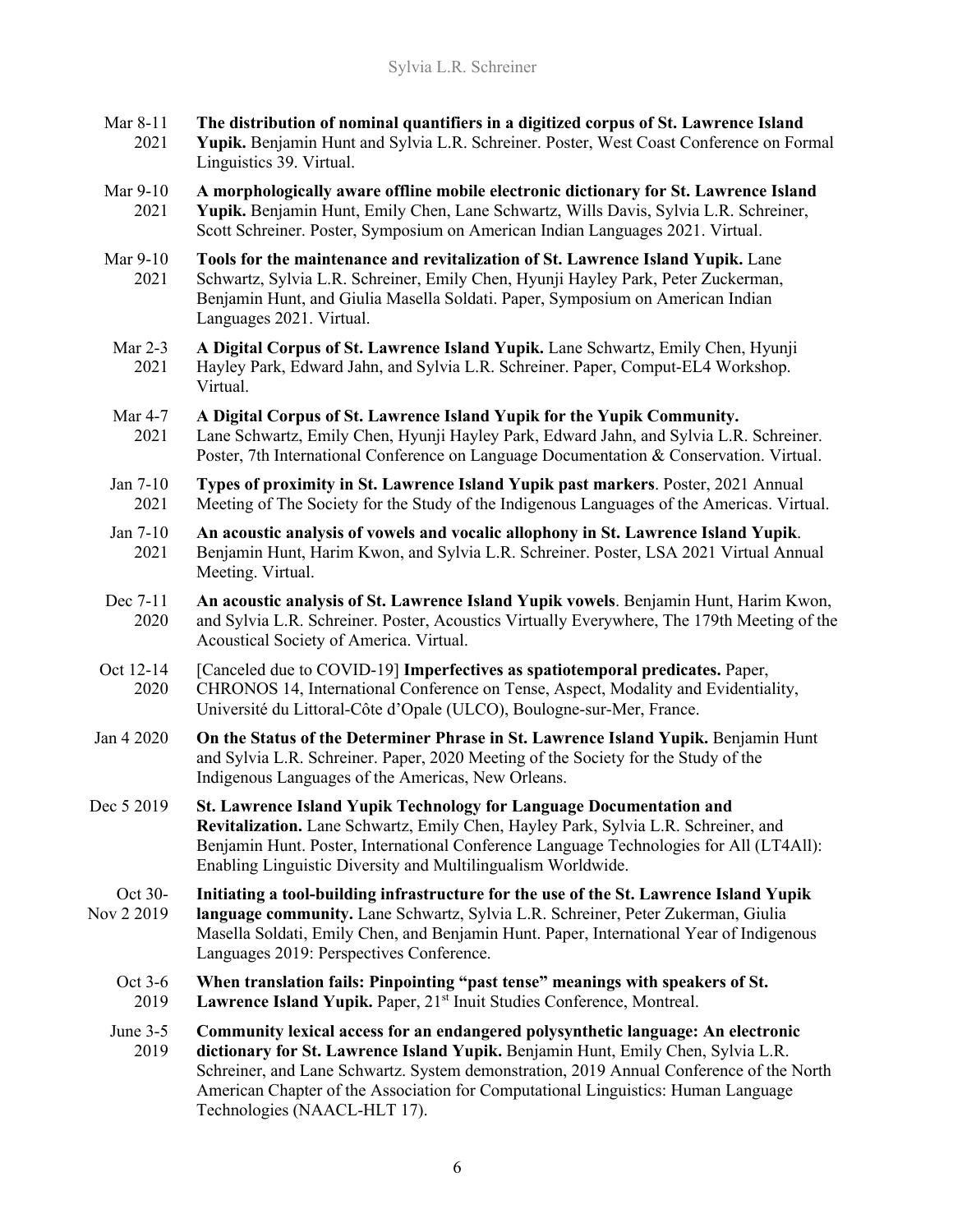| Patterns in Heteromorphemic Consonant Behavior in St. Lawrence Island Yupik.<br>Benjamin Hunt and Sylvia L.R. Schreiner. Poster, Workshop on the Structure and<br>Constituency of the Languages of Americas (WSCLA) 24.                                                  |
|--------------------------------------------------------------------------------------------------------------------------------------------------------------------------------------------------------------------------------------------------------------------------|
| Bidirectional Leveraging of Computational Morphology and Linguistic Fieldwork.<br>Lane Schwartz, Sylvia L.R. Schreiner, Emily Chen, and Benjamin Hunt. Poster, 6th<br>International Conference on Language Documentation & Conservation (ICLDC).                         |
| Introducing an Electronic Dictionary for Central Siberian / St. Lawrence Island Yupik.<br>Benjamin Hunt, Emily Chen, Lane Schwartz, and Sylvia L.R. Schreiner. Technology<br>showcase, 6th International Conference on Language Documentation & Conservation<br>(ICLDC). |
| Bootstrapping a Neural Morphological Analyzer for St. Lawrence Island Yupik from a<br>Finite-State Transducer. Lane Schwartz, Emily Chen, Benjamin Hunt, and Sylvia L.R.<br>Schreiner. Paper, Comput-EL3 Workshop.                                                       |
| The syntax of negation in St. Lawrence Island/Central Siberian Yupik. Benjamin<br>Hunt and Sylvia L.R. Schreiner. Paper, 2019 Meeting of the Society for the Study of the<br>Indigenous Languages of the Americas.                                                       |
| Nominal predication and the semantics of roots. Poster, North East Linguistic Society 49,<br>Cornell University.                                                                                                                                                         |
| Intervals and the nature of the perfect. Paper, CHRONOS 13, International Conference on<br>Tense, Aspect, Modality and Evidentiality, Université de Neuchâtel, Neuchâtel, Switzerland.                                                                                   |
| Distributed exponence and the order of morphological operations. Poster, 92 <sup>nd</sup> Annual<br>Meeting of the Linguistic Society of America.                                                                                                                        |
| The Syntax of the Scottish Gaelic Prospective Aspect. With Andrew Carnie (invited<br>speaker). Paper, Contrast and Representations in Syntax Workshop, University of Toronto.                                                                                            |
| Degrees of central coincidence across categories. Poster, 89 <sup>th</sup> Annual Meeting of the<br>Linguistic Society of America.                                                                                                                                       |
| The prospective marker in Turkish: A unified treatment. Greg Key and Sylvia L.R.<br>Schreiner. Paper, The 10 <sup>th</sup> Workshop on Altaic Formal Linguistics, MIT.                                                                                                   |
| Predication with ann as repair in Scottish Gaelic. Paper, 88 <sup>th</sup> Annual Meeting of the<br>Linguistic Society of America.                                                                                                                                       |
| Aspect outside the stem: Prospective morphology in Cherokee. Sylvia L.R. Schreiner and<br>Megan Schildmier Stone. Paper, 2014 Meeting of the Society for the Study of the Indigenous<br>Languages of the Americas.                                                       |
| Resolving 'future-referring' morphology in Cherokee. Sylvia L.R. Schreiner and<br>Megan Schildmier Stone. Paper, Arizona Linguistics Circle 7, University of Arizona.                                                                                                    |
| On the meaning(s) of <i>after</i> in varieties of Scottish English. Paper, Arizona Linguistics<br>Circle 6, University of Arizona.                                                                                                                                       |
| The syntax and semantics of Scottish Gaelic a' dol. Sylvia L. Reed and Andrew Carnie.<br>Paper, 7 <sup>th</sup> Celtic Linguistics Conference, Université de Rennes, Rennes, France.                                                                                     |
| Beyond states and events: A semantics for verbs of spatial configuration. Paper, $38th$<br>Annual Meeting of the Berkeley Linguistics Society, University of California, Berkeley.                                                                                       |
| Evaluating prospectivity in a neo-Reichenbachian aspectual system. Paper, Arizona<br>Linguistics Circle 5, University of Arizona.                                                                                                                                        |
|                                                                                                                                                                                                                                                                          |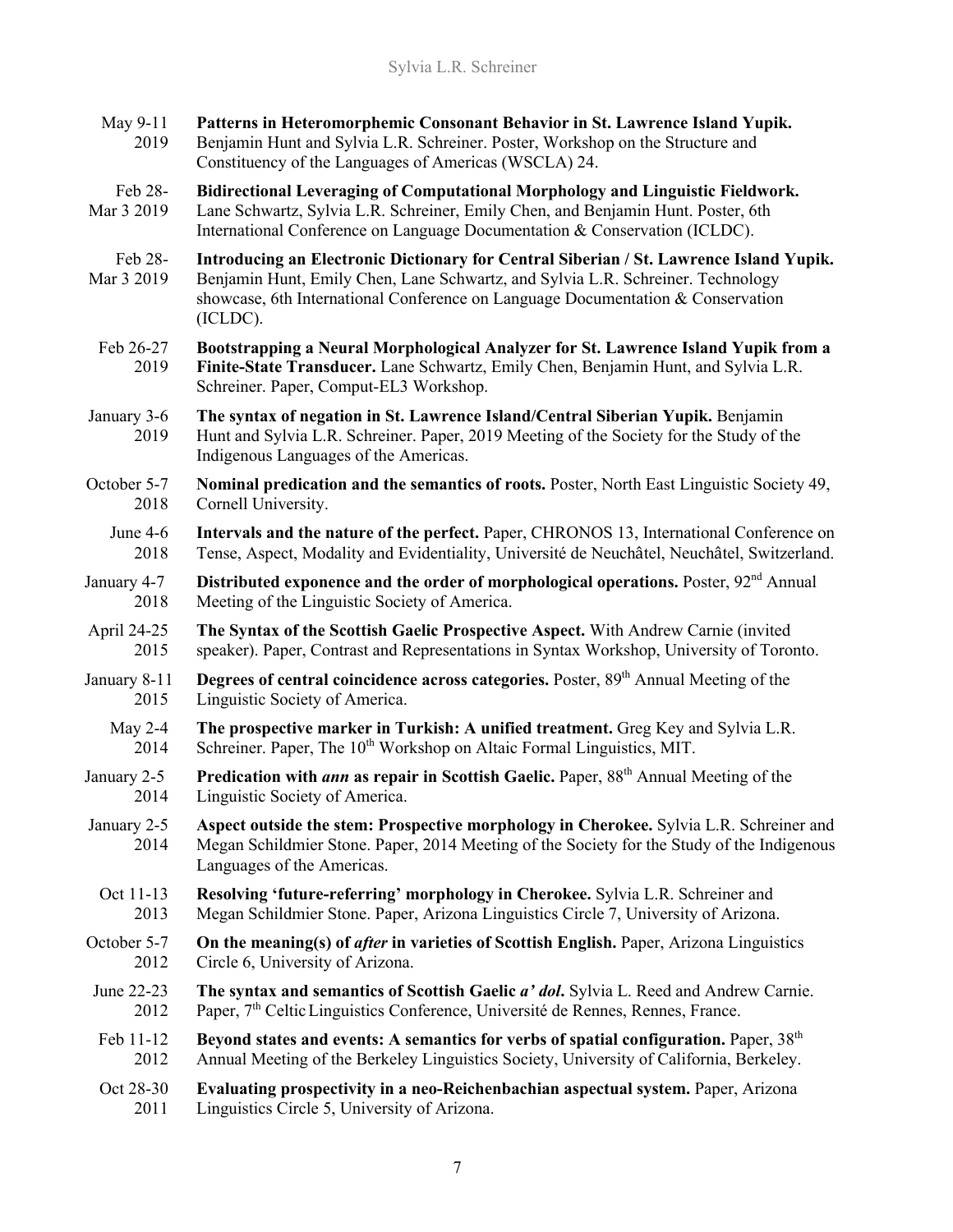| April 22-24             | Multiple perfects in Scottish Gaelic. Paper, 29 <sup>th</sup> West Coast Conference on Formal                                                                                                                      |
|-------------------------|--------------------------------------------------------------------------------------------------------------------------------------------------------------------------------------------------------------------|
| 2011                    | Linguistics, University of Arizona.                                                                                                                                                                                |
| April 7-9               | 'Perfect' doesn't mean past: The classification of prospectives. Paper, 47 <sup>th</sup> Annual                                                                                                                    |
| 2011                    | Meeting of the Chicago Linguistics Society, University of Chicago.                                                                                                                                                 |
| January 6-9             | Beyond types and time relations: Aspect operators in Scottish Gaelic. Poster, 85 <sup>th</sup>                                                                                                                     |
| 2011                    | Annual Meeting of the Linguistic Society of America.                                                                                                                                                               |
| Oct 27-28               | The semantics of 'perfect' aspect particles in Scottish Gaelic. Paper, Workshop on Syntax                                                                                                                          |
| 2010                    | and Semantics 7, Université de Nantes, Nantes, France.                                                                                                                                                             |
| June 24-25              | Stativized Predicates in Scottish Gaelic. Poster, Genericity: Interpretation and Uses II:                                                                                                                          |
| 2010                    | Dispositions, Abilities and States, École Normale Supérieure, Paris, France.                                                                                                                                       |
| October 1-3             | A Distributed Morphology Analysis of Tense and Aspect in Greek. Paper, 8th Int'l                                                                                                                                   |
| 2009                    | Meeting on Greek Linguistics, Università degli Studi di Palermo, Agrigento, Italy.                                                                                                                                 |
| Mar 27-29               | The Semantics of Scottish Gaelic Tense and Aspect. Paper, Formal Approaches to Celtic                                                                                                                              |
| 2009                    | Linguistics, University of Arizona.                                                                                                                                                                                |
| Nov 21-23               | A Position Class Analysis of the Greek Verbal Paradigm. Paper, 2008 Western                                                                                                                                        |
| 2008                    | Conference on Linguistics, University of California, Davis.                                                                                                                                                        |
| Oct 19-21               | A Morphemic Approach to Tense and Aspect in Attic Greek. Paper, Arizona Linguistics                                                                                                                                |
| 2008                    | Circle 1, University of Arizona.                                                                                                                                                                                   |
| <b>OTHER</b>            |                                                                                                                                                                                                                    |
| May 6                   | The perfect in Classical Greek. 5 <sup>th</sup> Midwest Greek Linguistics Workshop, University of                                                                                                                  |
| 2016                    | Chicago.                                                                                                                                                                                                           |
| Nov 16                  | Circumfixes in Distributed Morphology. Linguistics Seminar Series, University of                                                                                                                                   |
| 2015                    | Illinois at Urbana-Champaign.                                                                                                                                                                                      |
| March 16                | Aspects as Spatiotemporal Ordering Predicates: Support from Scottish Gaelic.                                                                                                                                       |
| 2015                    | Linguistics Seminar Series, University of Illinois at Urbana-Champaign.                                                                                                                                            |
| November 7              | Languages, linguists, and labeling: The case of the 'future' in Cherokee. Faculty                                                                                                                                  |
| 2013                    | Luncheon Talk Series, Wheaton College.                                                                                                                                                                             |
| March 27                | On the meaning(s) of <i>after</i> : a unification of spatial, temporal, and aspectual                                                                                                                              |
| 2013                    | uses. Faculty Luncheon Talk Series, Wheaton College.                                                                                                                                                               |
| May 27-<br>June 3, 2007 | Children's syntax: Experimental Probes of Knowledge and Processing. With Dr.<br>Cecile McKee. US-Iceland Linguistics Workshop on Change and Variation in Icelandic<br>Syntax, Háskóli Íslands, Reykjavik, Iceland. |

## **ADVISING AND SUPERVISION\_\_\_\_\_\_\_\_\_\_\_\_\_\_\_\_\_\_\_\_\_\_\_\_\_\_\_\_\_\_\_\_\_\_\_\_\_\_\_\_\_\_\_\_\_\_\_\_\_\_\_**

## **EXAM AND THESIS COMMITTEES AND ADVISING**

## **PhD Thesis Committees**

George Mason University: Director: Benjamin Hunt (2021-); Committee member: Abdullah Alfaifi (2017-2018), Hussain Almalki (2017-2018), Zhiyan Gao (2017-2018), Mashael Al-Aloula (*The Emergence of a Progressive Aspect in Najdi Arabic*, defended 12/2/2019), Abdulmajeed Alrashed (2021-)

External: Emily Chen (University of Illinois, 2020-)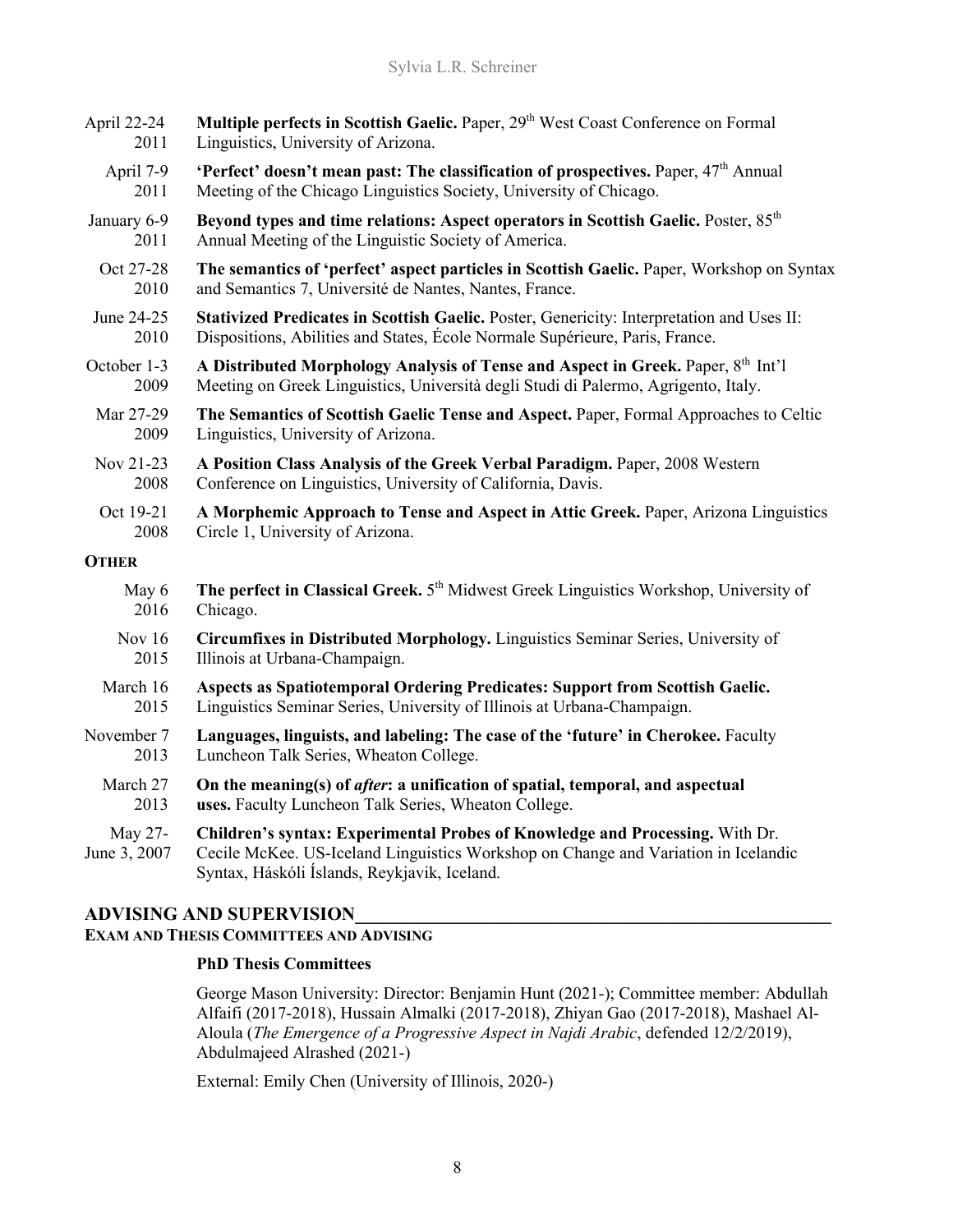University of Illinois: Loria Ann Moon (*Modal Auxiliary Verbs and Contexts*, defended 8/1/2016); Seong Eun Park (*A Contextual Analysis of Definite and Indefinite Interpretations of Tense*, defended 10/19/2017); Daniel Ross (2014-2019).

## **Doctoral Preliminary (Oral) Exam Committees**

University of Illinois: Seong Eun Park (Fall 2014); Daniel Ross (Fall 2014).

**Doctoral Qualifying (Written) Exam Committees** George Mason University: Mashael Al-Aloula (Spring 2018), Abdulmajeed Alrashed (Fall 2020), Benjamin Hunt (Fall 2019 first reader, Fall 2020), Amy Lam (Spring 2021 first reader), Giulia Masella Soldati (Spring 2021, Spring 2022 first reader), Shadden Alfadhil (Spring 2022), Arlee Pearlswig (Spring 2022). University of Illinois: Matthew Maddox (Fall 2016).

## **MA and PhD Advising** (George Mason University)

2021-2022: Abdulrahman Alarabi, Abeer Alnasser, Isabella Boardman, Eunsil Gribb, Kai Knowles-Pappas

2020-2021: Sarah Aldossari, Abdulrahman Alarabi, Emma Evans, Isabella Boardman, Aber Alnasser

2018-2019: Jumanah Alhussain, Lexie Lucero-Carter, Monica Mulholland, Julia Shenkar (MA Thesis committee), Giulia Soldati, Richard Wentworth

2017-2018: Jumanah Al Hussain, Madison Lemelin, Benjamin Hunt, Giulia Soldati

**Senior Honors Thesis Committee** Wheaton College. Rachel LaFortune (Spring 2013).

## **RA AND LAB SUPERVISION**

**George Mason University: Documentation and revitalization of St. Lawrence Island Yupik (2017-).** Funded RAs: Emma Evans (2020), Preston Haas (undergraduate) (2019- 2021), Benjamin Hunt (2017-), Kaelynn Mae Kenny (undergraduate) (2020-2021), David Ngo (undergraduate) (2020-), Karen Kai Pappas-Knowles (2021-), Arlee Pearlswig (2021) Jared Purcell (2019-2020), Wade Swede (2018), Giulia Masella Soldati (2018-). Language Documentation Lab volunteers: Michael Carter (high school); Emma Evans, Preston Haas, Sılanur Inanoglu, Rebecca Jacobs, David Ngo, Jared Purcell, George Wright (undergraduate); Saja Alburaik, Shadden Alfadhil, Abdullah Alfaifi, Omar Alkhonini, Nicole Braccia, Kaila Diaz, Darlene Fahrenkrug, Nemesis Garcia, Yuting Gao, Logan Kehoe, Thomas Kurpit, Amy Lam, Lexie Lucero-Carter, Andreea Sandu, Hannah Schwarz, James Stratton, Yamei Wang (graduate); Ashlie Devenney, Logan Kehoe, Matthew Letourneau, Edward Jahn, Becky Smith (not affiliated). Volunteers help with data processing and clean-up, transcription, and research.

**University of Illinois: Documentation and revitalization of St. Lawrence Island Yupik (summer 2017).** Mentee: Anny Lei (Carleton College). Student helped compile bibliographies, prepare elicitation materials, update digital files.

**Wheaton College: Linguistics of Scottish English and Scottish Gaelic (2013-2014).** RAs: Ella Hayslett-Ubell, Allison Dennett. Students compile data from written sources and corpora.

## **TA SUPERVISION**

George Mason University: LING 306 General Linguistics (Online) (Haley Todd, Ken Tseng, Fall 2020). LING 522 Modern English Grammar (Online) (Andreea Sandu, instructor, Spring 2018). LING 787 Syntax II (Shadden Alfadhil, Fall 2021).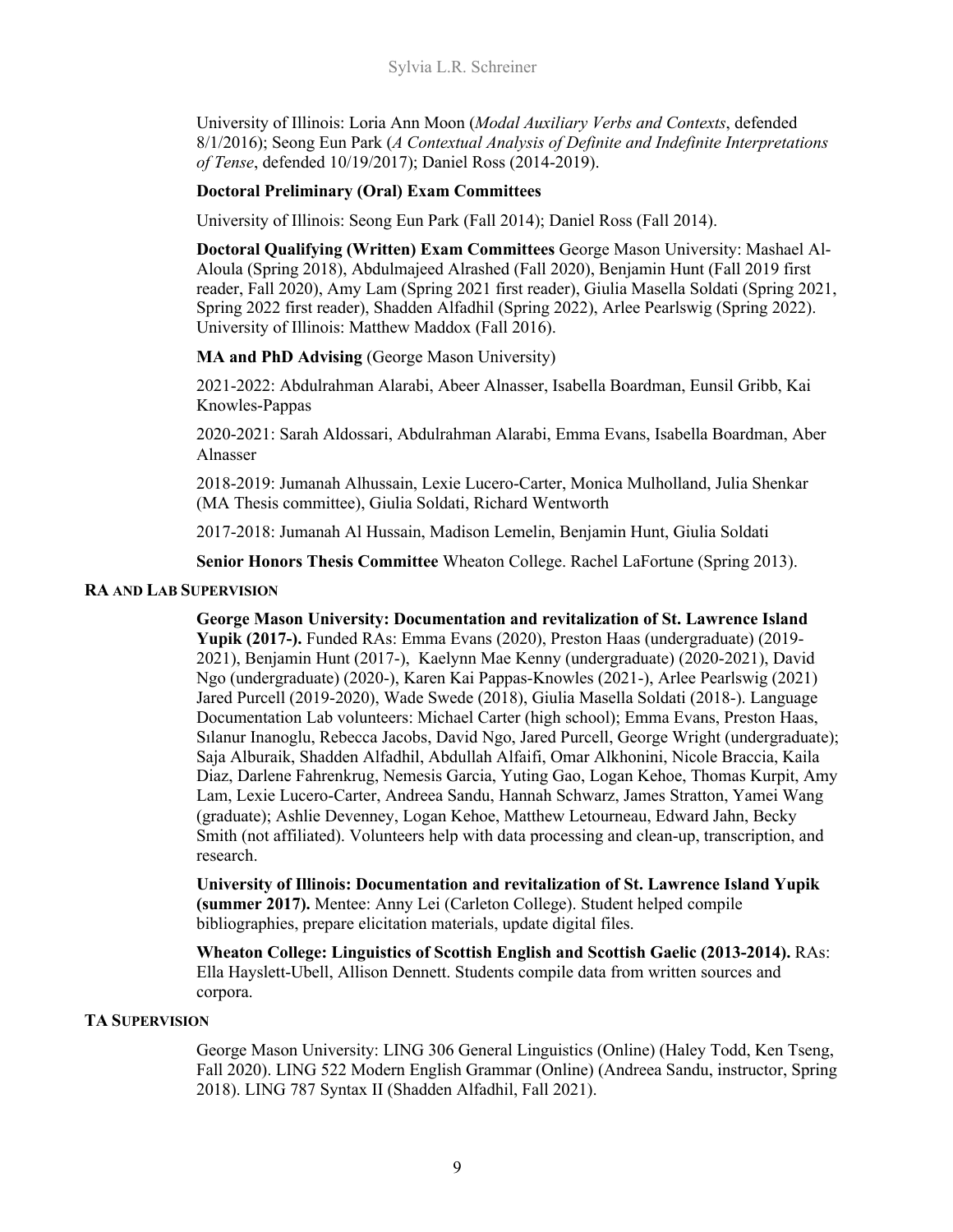University of Illinois: LING 301 Elements of Syntax (Sea Hee Choi, Fall 2015; Chung-yu Chen, Fall 2016). LING 307 Elements of Semantics and Pragmatics (Sea Hee Choi, Spring 2017). EIL 422 English Grammar for ESL Teachers (Mien-Jen Wu, Spring 2017).

## $$

## **INVITED TEACHING**

Jan 2022 **Community-centered language documentation**. Invited one-day minicourse, LSA 2022.

#### **INDEPENDENT STUDIES SUPERVISED**

#### GEORGE MASON UNIVERSITY

- Fall 2022 **LING 897: Semantics of Bare Infinitives**, with Amy Lam; **LING 897: The Participial Mood in Akuzipik**, with Giulia Masella Soldati.
- Fall 2021 **LING 499: Transformational Approaches to Syntax**, with Hannah Brennan.
- Fall 2020 **LING 897: Quantifiers in St. Lawrence Island Yupik**, with Benjamin Hunt.

**LING 499: Advanced Research in Syntax**, with Preston Haas.

- Fall 2018 **LING 499: Language Documentation**, with Preston Haas and Jared Purcell. George Mason University.
- Spring 2018 **LING 686: Syntax I**, with Alicia Hehir.

## UNIVERSITY OF ILLINOIS

Fall 2014 **LING 290: Turkish Morphology**, with Julia Cronin. University of Illinois.

WHEATON COLLEGE

- Spring 2014 **ENG 399: Historical Reconstruction**, with Rosetta Berger.
- Spring 2013 **ENG 299: Phonology**, with Rosetta Berger.

## **GRADUATE COURSES TAUGHT**

**Linguistics 400: Introduction to Linguistic Structure.** (Cross-listed graduate/ undergraduate.) Introductory class for advanced non-major undergraduates and graduate students in other programs. University of Illinois. Fall 2015—12 graduates, 5 undergraduates. Fall 2016—7 graduates, 13 undergraduates, *fully online*. Spring 2017—5 graduates, 7 undergraduates, *fully online*.

**English as an International Language 422: English Grammar for ESL Teachers.** (Crosslisted graduate/undergraduate.) Pedagogical grammar of English for ESL/EFL teachers. University of Illinois. Spring 2015—17 graduate, 13 undergraduate students. Spring 2017—9 graduate, 11 undergraduate students.

**Linguistics 520: [Graduate] Introduction to Linguistics.** George Mason University. Fall 2017—17 students.

**Linguistics 522: Modern English Grammar.** George Mason University. Summer 2018—5 students, *fully online*.

Linguistics 541: Syntax II. Topics-based advanced seminar in syntax. University of Illinois. Spring 2016—1 student.

**Linguistics 564: Formal Semantics.** University of Arizona. Fall 2010, teaching assistant.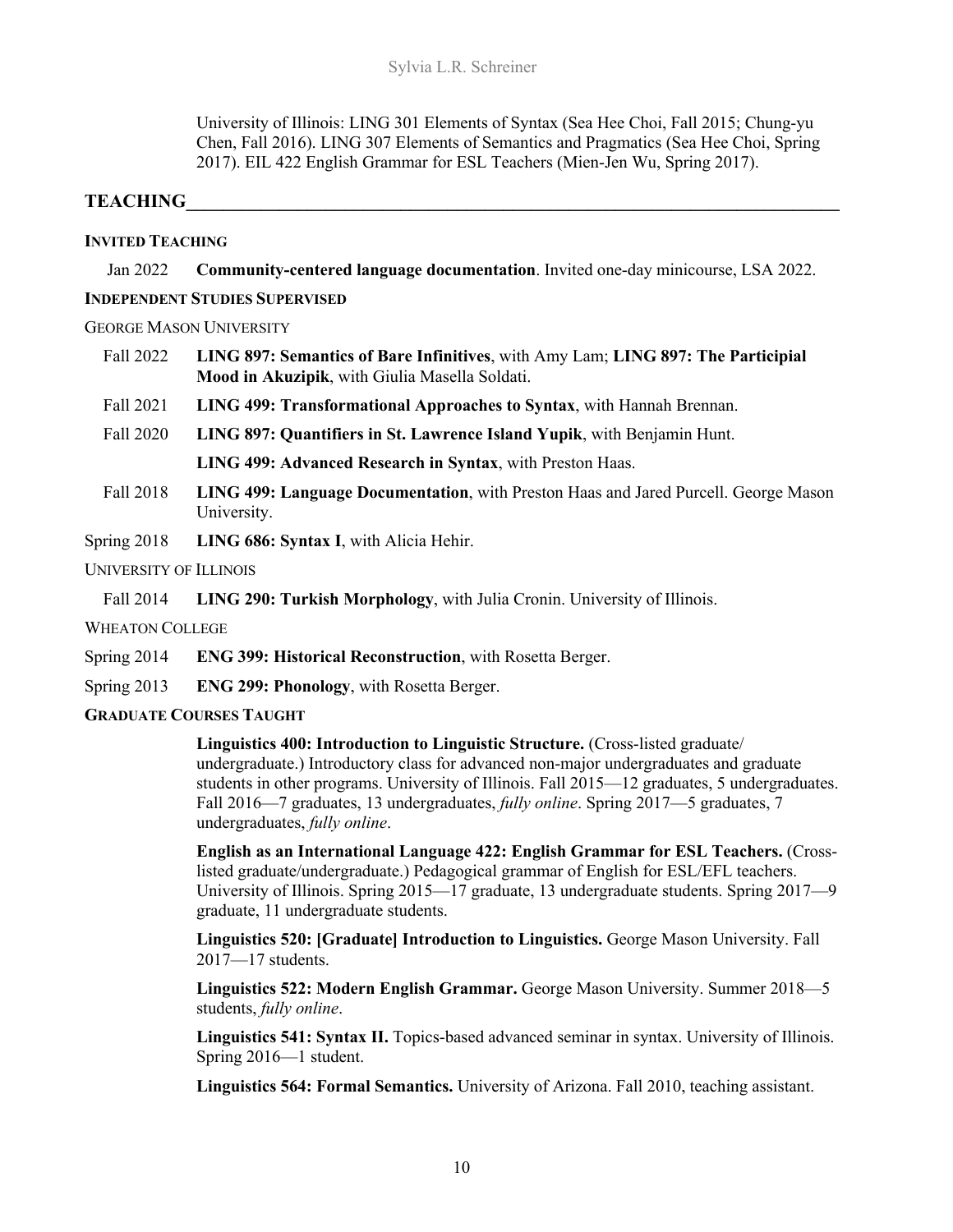**Linguistics 686: Morphology.** (Cross-listed graduate/undergraduate.) George Mason University. Fall 2018—9 graduate, 2 undergraduate students. Proposed/developed.

**Linguistics 686:** Field Methods. George Mason University. Fall 2022—6 students. Proposed/developed.

**Linguistics 785: Semantics and Pragmatics.** George Mason University. Spring 2021—11 students, *fully online.*

**Linguistics 786: Syntax I.** George Mason University. Spring 2018—16 students. University of Illinois Linguistics 501. Fall 2014—9 students.

Linguistics 787: Syntax II. George Mason University. Fall 2017—11 students; Fall 2018— 18 students; Fall 2020—10 students, *fully online*; Fall 2021—17 students.

**Linguistics 788: Semantics and Pragmatics II.** George Mason University. Fall 2021—10 students.

**Linguistics 886/887: Advanced Syntax Seminar.** George Mason University. Spring 2020— 6 students (Focus: nominal functional structure). Fall 2022—9 students (Focus: polysynthetic languages).

**Linguistics 898: Advanced Qualifying Seminar.** George Mason University. Spring 2020— 5 students.

#### **UNDERGRADUATE COURSES TAUGHT**

**English 101.** First year writing. Wheaton College. Writing: Time, Fall 2012—15 students; Writing: Conversation, Fall 2013—13 students, Spring 2014—16 students.

**Individuals and Societies 101: Language.** Introduction to language and linguistics. University of Arizona. Summer 2007—14 students; Spring 2010—31 students; Summer 2011—14 students, *fully online*.

**Linguistics 199: Morphology (Undergraduate Open Seminar).** Introduction to the fundamentals of morphology and morphological data analysis. University of Illinois. Spring 2015—12 students; Spring 2016—5 students. Proposed/developed.

**Linguistics/Philosophy 211: Meaning in Language and Society.** Basic introduction to semantics, pragmatics, and sociolinguistics. University of Arizona. Fall 2009—95 students, with honors section; Summer 2011—1 student, *fully online*.

**English 298 (renumbered 279): Global Englishes.** Linguistic/sociolinguistic introduction to world Englishes. Wheaton College. Fall 2012—15 students; Spring 2014—24 students.

**English 298: Structure of English.** Basic introduction to English syntax and grammar. Wheaton College. Spring 2013—10 students.

**English 298: History of English.** Wheaton College. Fall 2013—26 students.

**Linguistics 306: General Linguistics.** Undergraduate introduction to linguistics. George Mason University. Fall 2020—27 students, *fully online*. University of Arizona Linguistics/Psychology 201: Introduction to Linguistics. Spring 2007 grader; Summer 2008—2 students; Winter 2010—2 students, *fully online*.

**Linguistics 307: Elements of Semantics and Pragmatics.** Introduction to semantics and pragmatics. University of Illinois. Fall 2015—39 students. Spring 2017—37 students.

**Linguistics 310: Linguistic Typology.** University of Arizona. Spring 2012—26 students, with honors section.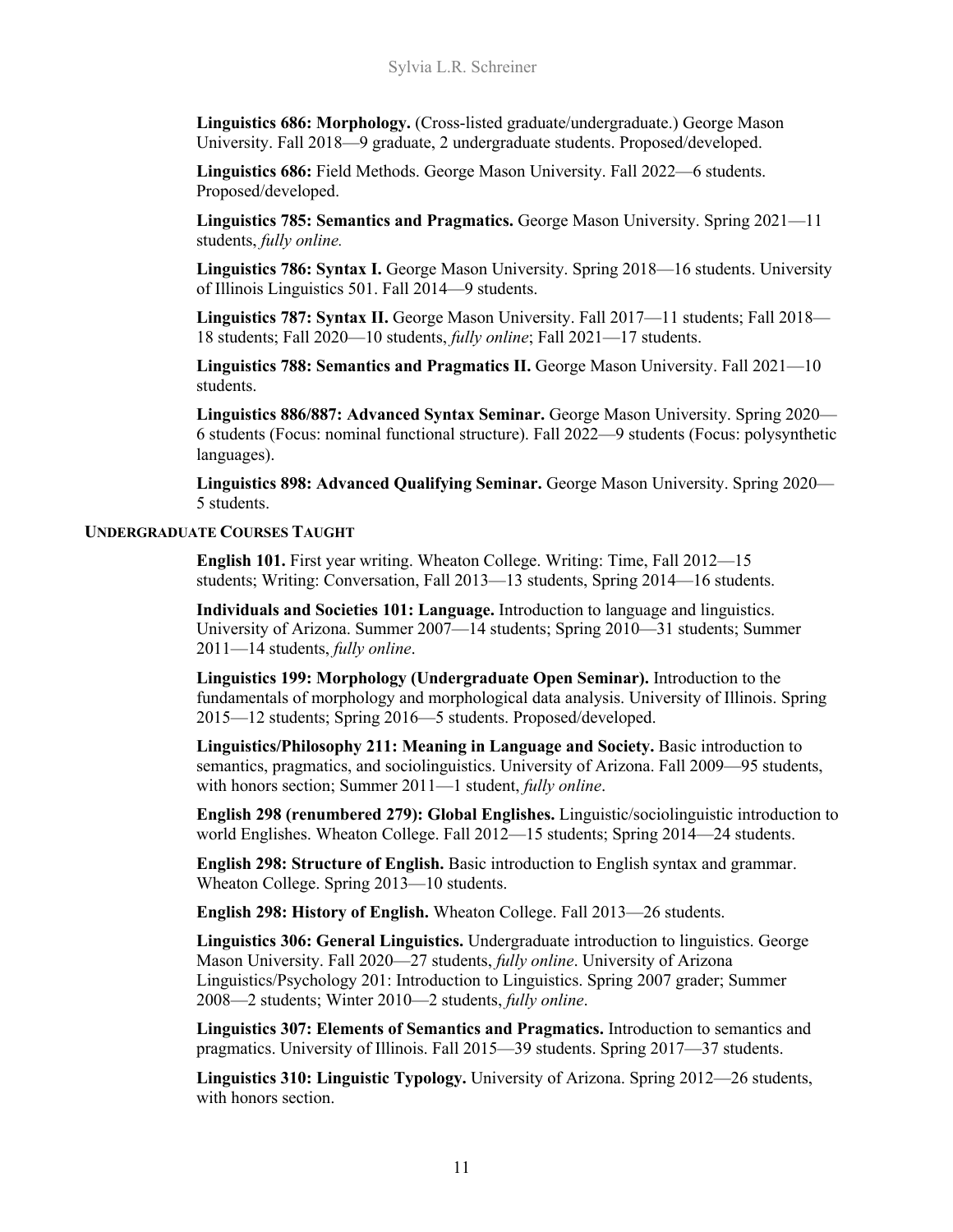**Linguistics/English 322: The Structure and Meaning of Words.** Introduction to morphology and lexical semantics, focusing on English. University of Arizona. Summer 2009—7 students; Summer 2010—14 students, *fully online*; Fall 2011—38 students, with honors section.

**Linguistics 485: Semantics and Pragmatics.** George Mason University. Spring 2021—6 students, *fully online.*

**Linguistics 486: Syntax I.** Introduction to Syntax. George Mason University. Spring 2018— 10 students. University of Illinois Linguistics 301: Elements of Syntax. Fall 2014—18 students, with honors section. Fall 2015—33 students. Fall 2016—35 students.

## **ACADEMIC SERVICE\_\_\_\_\_\_\_\_\_\_\_\_\_\_\_\_\_\_\_\_\_\_\_\_\_\_\_\_\_\_\_\_\_\_\_\_\_\_\_\_\_\_\_\_\_\_\_\_\_\_\_\_\_\_\_\_\_\_\_\_**

## **PROFESSIONAL**

## JOURNAL REFEREE

- 2021 *Morphology, Coyote Papers, Moscow Journal of Linguistics*
- 2020 *Linguistic Inquiry*
- 2019 *Canadian Journal of Linguistics*
- 2018 *Language Documentation & Conservation*, *Natural Language & Linguistic Theory*
- 2017 *Glossa*
- 2015 *Syntax-Semantics Interface*
- 2014 *Linguistic Analysis*
- 2013 *Lingua* and *Morphology*; outside reviewer for *Linguistic Analysis*

## OTHER REVIEWING

- 2022 LREC 2022 (papers)
- 2021 Grant proposal, Social Sciences and Humanities Research Council of Canada; WCCFL 2021 meeting (abstracts); SSILA 2022 meeting (abstracts)
- 2019 NSF Documenting Endangered Languages Grant proposals (ad hoc reviewer); SSILA 2020 meeting (abstracts)
- 2018 Grant proposal, Social Sciences and Humanities Research Council of Canada
- 2017 Book chapter, Oxford UP
- 2012 Monograph, John Benjamins
- 2010 Book chapters, Cambridge Scholars Press and de Gruyter

CONFERENCE ORGANIZATION AND COMMITTEES

- 2019- **LSA Committee on Endangered Languages and their Preservation.** Linguistic Society of America. (2022: Ad hoc committee)
- 2011-2012 **LSA Ethics Committee (Student Member).** Linguistic Society of America.
	- 2011 **Organizing Committee.** 29<sup>th</sup> West Coast Conference on Formal Linguistics.
	- 2011 **Organizing Committee.** Arizona Linguistics Circle 5.
	- 2010 **Organizing Committee.** Arizona Linguistics Circle 4.
	- 2009 **Organizer-in-Chief.** Arizona Linguistics Circle 3.
	- 2009 **Organizing Committee.** Formal Approaches to Celtic Linguistics Conference.
	- 2008 **Co-organizer.** Arizona Linguistics Circle 2.

## PROFESSIONAL ORGANIZATIONS AND AFFILIATIONS

Linguistic Society of America; Society for the Study of the Indigenous Languages of the Americas; NSF Includes National Network (2021-); NSF Navigating the New Arctic Community Office (2021-)